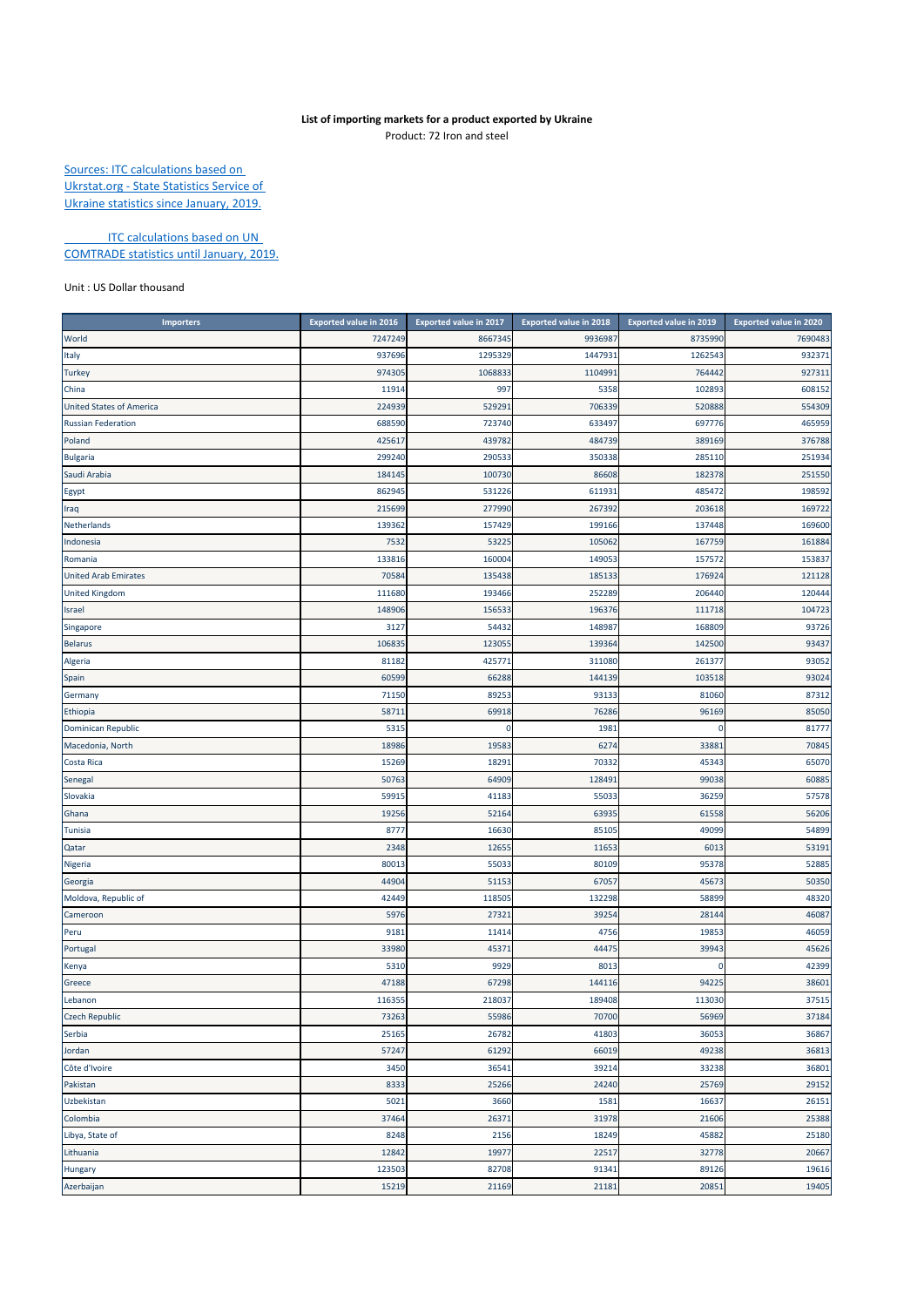| France                       | 8054        | 9800           | 20083        | 20232        | 17662 |
|------------------------------|-------------|----------------|--------------|--------------|-------|
| Philippines                  | $\mathbf 0$ | 16754          | $\mathbf{0}$ | 15937        | 17630 |
| Oman                         | 2147        | 4918           | 18146        | 28452        | 16563 |
| Belgium                      | 2009        | 28636          | 37038        | 36054        | 16277 |
| <b>Brazil</b>                | 535         | 1064           | 11197        | 22494        | 15869 |
| India                        | 2678        | 49492          | 96526        | 67338        | 15741 |
| Denmark                      | 1269        | 10121          | 30           | 23253        | 14825 |
|                              | $\Omega$    | $\mathbf 0$    | $\Omega$     | 9234         | 14233 |
| Guatemala                    |             |                |              |              |       |
| Sweden                       | 17460       | 23379          | 1320         | 22137        | 14063 |
| Haiti                        | 0           | 177            | 8273         | 4419         | 13941 |
| Canada                       | 1939        | 6651           | 21470        | 14159        | 12665 |
| Finland                      | 3550        | 46416          | 35655        | 10095        | 12353 |
| Estonia                      | 1625        | 19307          | 22352        | 18400        | 11513 |
| <b>Burkina Faso</b>          | 1202        | 9751           | 4724         | 14607        | 11312 |
| Gambia                       | 266         | 6065           | 12191        | 15905        | 11114 |
| Thailand                     | 121         | 14998          | 20843        | 119499       | 10135 |
| Austria                      | 1197        | 20112          | 15785        | 13609        | 9468  |
| Mali                         | 209         | 9477           | 15729        | 8340         | 9467  |
| Benin                        | 559         | 4769           | 9096         | 30852        | 9159  |
| Albania                      | 6249        | 5944           | 11924        | 9782         | 8864  |
| Armenia                      | 1092        | 6491           | 10116        | 8812         | 8673  |
| Morocco                      | 2532        | 6863           | 12978        | 12860        | 8066  |
| Korea, Republic of           | 54722       | 37524          | 26346        | 34352        | 5556  |
| Malaysia                     | 3343        | 4033           | 14391        | 25174        | 4909  |
|                              | 62          | 4              | 5            | O            | 4482  |
| Hong Kong, China             |             |                |              |              |       |
| Taipei, Chinese              | 4048        | 26748          | 28462        | 25793        | 4407  |
| <b>Togo</b>                  | $\Omega$    | 7130           | 11350        | 19039        | 4363  |
| Guinea                       | 1898        | 142            | 6299         | 1608         | 4110  |
| Australia                    | 225         | 509            | 1292         | 7407         | 4087  |
| South Africa                 | 29          | 120            | 4357         | п            | 3972  |
| Luxembourg                   | 1308        | 251            | 1089         | 3621         | 3745  |
| Mauritania                   | 2546        | 4574           | 3440         | 5248         | 3286  |
| Latvia                       | 4655        | 8686           | 6302         | 9269         | 3124  |
| Bosnia and Herzegovina       | 2163        | 2728           | 13911        | 3521         | 3117  |
| Japan                        | 6980        | 3729           | 2986         | 4236         | 2884  |
| Croatia                      | 22566       | 6394           | 10165        | 8186         | 2742  |
| Honduras                     | $\mathbf 0$ | $\mathbf 0$    | $\mathbf 0$  | $\mathbf 0$  | 2510  |
| Kuwait                       | $\mathbf 0$ | 1627           | 1154         | O            | 2215  |
| Tanzania, United Republic of | 226         | 738            | 1320         | 0            | 1871  |
| Gabon                        | 3103        | 415            | 4989         | $\mathbf{0}$ | 1554  |
| Ireland                      | 1288        | 9010           | 2200         | 2592         | 1277  |
| Cyprus                       | 751         | 1669           | $\pmb{0}$    | 5648         | 1175  |
| <b>Bahrain</b>               | 1027        | 2047           | 9083         | 4184         | 1057  |
|                              |             |                |              |              |       |
| Slovenia                     | 35          | 3755           | 920          | 335          | 1054  |
| Liberia                      | 98          | 3668           | 597          | $\mathbf 0$  | 944   |
| Switzerland                  | 870         | 961            | 1929         | 987          | 811   |
| Tajikistan                   | $\mathbf 0$ | $\mathbf 0$    | $\mathbf 0$  | $\mathbf 0$  | 806   |
| Mexico                       | 68972       | 65019          | 42067        | 26260        | 758   |
| Guyana                       | 0           | O              | C            | 401          | 700   |
| Kazakhstan                   | 2408        | 416            | 549          | 458          | 698   |
| Rwanda                       | $\mathbf 0$ | $\mathbf 0$    | 158          | $\mathbf 0$  | 531   |
| Uganda                       | $\mathbf 0$ | O              | 4096         | 1            | 514   |
| Kyrgyzstan                   | 447         | 10             | 0            | 1            | 358   |
| Niger                        | 247         | 276            | 71           | 790          | 352   |
| Cuba                         | 66          | 3485           | 1186         | 6            | 351   |
| Argentina                    | 215         | 7056           | 7446         | 3540         | 261   |
| Turkmenistan                 | 3470        | 151            | 20483        | 6084         | 206   |
| Uruguay                      | $\mathbf 0$ | $\mathbf 0$    | 383          | $\mathbf 0$  | 160   |
| <b>Viet Nam</b>              | 53          | 170            | 5351         | 40           | 129   |
| Suriname                     | $\mathbf 0$ | $\overline{0}$ | $\mathbf{0}$ | $\mathbf 0$  | 81    |
|                              |             |                | $\mathbf 0$  |              |       |
| Norway                       | 63          | 13             |              | 1433         | 59    |
| Iran, Islamic Republic of    | 10661       | 4569           | 702          | 812          | 50    |
| Panama                       | 2           | 3              | 0            | 8            | 45    |
| Maldives                     | $\mathbf 0$ | $\overline{0}$ | $\mathbf 0$  | $\mathbf 0$  | 43    |